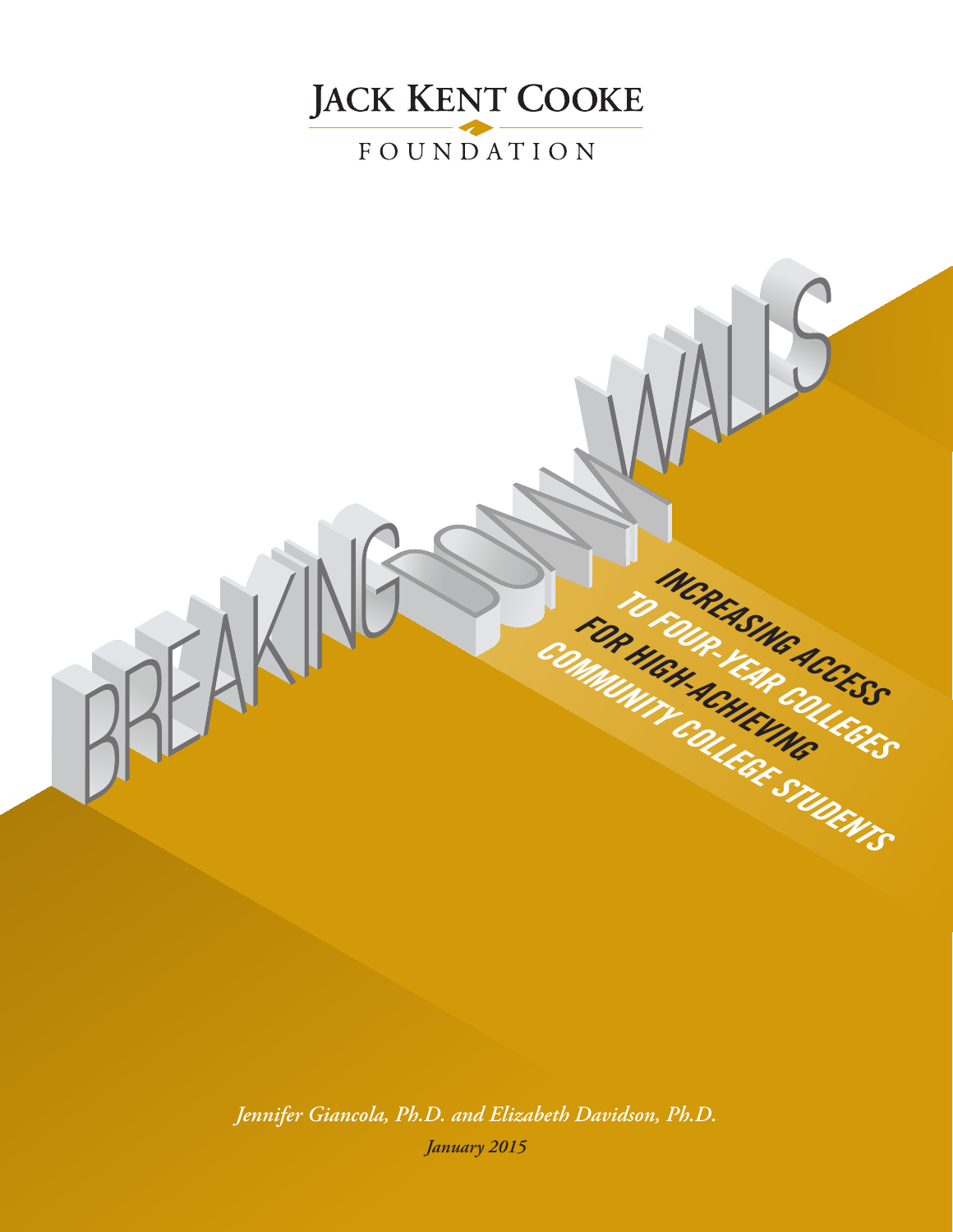#### **SUMMARY**

Many more community college students could succeed at fouryear colleges and universities than are given the chance. Significant numbers of academically gifted community college students start their postsecondary education at two-year institutions for a variety of reasons having nothing to do with their ability. Once at community college, however, these students are often unable to transfer to fouryear bachelor's degree-granting institutions despite their documented ability, because they lack information, advising, financial support, and opportunity. Yet recent research and the experience of students who were awarded scholarships by the Jack Kent Cooke Foundation upon transferring make clear that many high-performing community college students can excel even at the country's elite colleges and universities. Facilitating transfer would benefit both students and institutions of higher education at all levels. How far a student can take his education should be determined by his ability, industry, and creativity, not by the happenstance of the institution where he first began his journey.

### **THE PROBLEM**

Transferring from a two-year to a four-year institution is not easy. Though the majority of community college students aspire to complete a bachelor's degree, only a few succeed. Students face a myriad of barriers thrown up by community colleges, including a lack of adequate, quality transfer advising, and by four-year institutions, including limited financial aid and confusing credit transfer policies. In addition, some four-year institutions unilaterally limit the space allotted to transfers. This is especially unfair to the highest-performing community college students because they already have demonstrated the capacity to do superior college-level work.

#### **THE SOLUTION**

To correct this problem, community colleges must improve transfer advising, and four-year colleges and universities must both expand their recruitment of community college students with successful academic records and better support them once they enroll. Because many community colleges have rigorous programs that prepare their students for further study—with courses that are eligible for transfer credit—both two- and four-year institutions would profit from paying more attention to transfer students; their admission validates the strenuous community college coursework and provides the fouryear college with a new source of (often nontraditional) students.

Through its Undergraduate Transfer Scholarship, the Jack Kent Cooke Foundation has repeatedly demonstrated that with proper

support community college students can transfer to, and graduate from, the most prestigious four-year institutions—with outstanding records. Transfer students excel notwithstanding having lessadvantaged backgrounds; many are the first in their families to attend college, and their families often have incomes well below the poverty level. Fully 35 percent of Cooke Scholars have attended institutions designated by Barron's as "Most Competitive"; one in ten graduated from the Ivy League (see listing in box on page 2). Recent Cooke Scholars have included a computer engineering student who graduated from Cornell (with a final GPA of 3.71), a neuroscience major who graduated from Columbia (3.70 GPA), and a biology major who graduated from Brown (3.85 GPA). Nearly half (47 percent) of Cooke Scholars have gone on to do graduate work, including a student currently completing her Ph.D. at Harvard in history of science, another completing his medical degree at the University of Michigan, one who has completed both an M.B.A. and M.P.A. at Harvard, and one who completed her Ph.D. in physics at Washington State University.

Overall, 97 percent of Cooke Scholars earned their bachelor's degree within three years. In addition, over 76 percent graduated from their four-year colleges with a cumulative GPA higher than 3.5. The record of success of the Cooke Scholars makes it abundantly clear that many more community college graduates could go on to successful completion of four-year degrees than currently have the opportunity.

Cooke Scholars, however, have benefitted from additional support provided or facilitated by the Jack Kent Cooke Foundation. When we analyzed data from the National Student Clearinghouse for 3,600 previous applicants to our scholarship program, we found that while nearly all of our chosen Cooke Scholars attained their bachelor's degree (many at selective schools), only 72 percent of applicants who were not selected attained their bachelor's degree. Fully 28 percent either never enrolled or enrolled and dropped out before completion. All of these students were nominated by their community college for our award and all earned a GPA of at least 3.5 in community college. As colleges were typically permitted only to nominate two students per year; these students represent the best students at each college.

Knowing their incoming academic talents, we believe that these students could have completed their bachelor's degree at rates equal to Cooke Scholars, with the right support. That one in four of them failed to do so represents a huge loss of talent to our nation's workforce. It is likely that these students are just the tip of the iceberg of talented community college students who have the capacity to complete a bachelor's degree.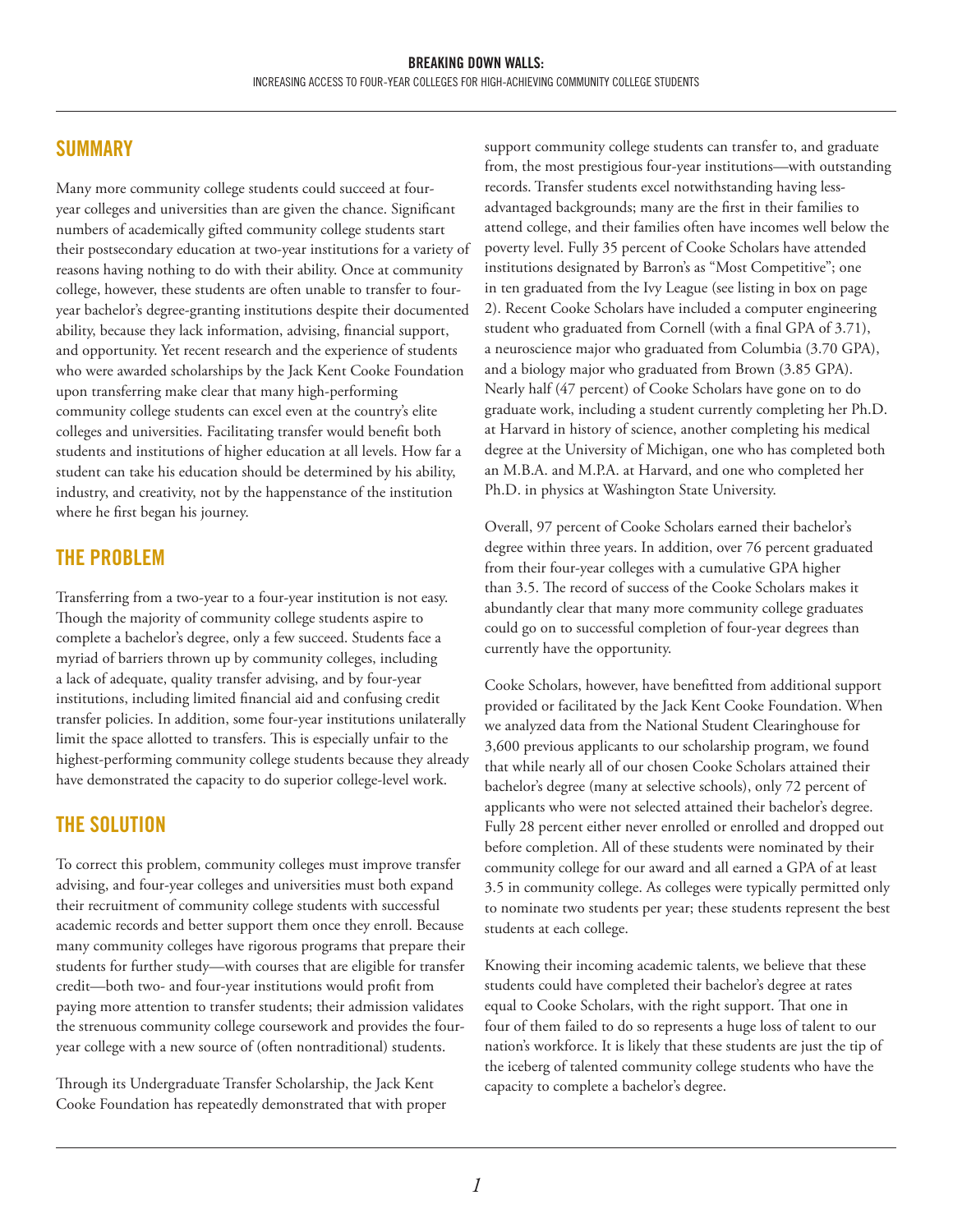# **THE IMPORTANCE OF COMMUNITY COLLEGES**

Every year in the United States, more than seven million students enroll in community colleges.<sup>1</sup> This group constitutes 45 percent of all postsecondary enrollment. A disproportionate number of them come from poor families. While 44 percent of low-income students enroll in community college after high school, only 15 percent of high-income students do so.<sup>2</sup>

Surprisingly, this income disparity holds true for the brightest students. One in four high school students in the top academic quartile of their class who are from families in the bottom socioeconomic quartile will enroll in a two-year (or less than twoyear) college. At the same time, only 10 percent of high-achieving students from families in the top socioeconomic quartile enroll in two-year colleges.<sup>3</sup> In other words, thousands of bright students with the academic readiness to complete a bachelor's degree start out at community colleges *primarily for financial reasons.*

Certainly by educating underprivileged students and setting them on the path toward upward social mobility, community colleges perform an essential public service. Moreover, they are succeeding at raising aspirations; more than 80 percent of first-time community college students aspire to complete a bachelor's degree. Only a little more than one in ten will succeed, however (see chart at right).<sup>4</sup> Skeptics suggest that this low rate of success stems from the transfer students' poor academic preparation.<sup>5</sup> But that is not true; even the best-prepared and most talented community college students face similar odds.

# **DEGREE ASPIRATIONS AND TRANSFER BY INCOME LEVEL**

**(For First-time Beginning Community College Students)**



- 1. U.S. Department of Education *[Digest of Education Statistics 2013.](http://nces.ed.gov/programs/digest/d13/tables/dt13_303.25.asp)*
- 2. [National Center for Public Policy and Higher Education](http://www.highereducation.org/reports/pa_at/index.shtml)
- 3. Education Trust, *[Falling Out of the Lead: Following High Achievers Through High](http://www.edtrust.org/fallingoutofthelead)  School and Beyond,* [2014. Difference significant at the p<0.05 level.](http://www.edtrust.org/fallingoutofthelead)
- 4. Horn, L. and Skomsvold, P. Community College Student Outcomes: 1994-2009. U.S. Department of Education Web Table NCES 2012-253. November 2011.
- 5. [See comments on Richard Kahlenberg's article "Facilitating Community-College](http://chronicle.com/blogs/innovations/facilitating-community-college-transfers/29590)  Transfers", *[The Chronicle of Higher Education,](http://chronicle.com/blogs/innovations/facilitating-community-college-transfers/29590)* June 3,2011.

# **INSTITUTIONS ATTENDED BY COOKE UNDERGRADUATE TRANSFER SCHOLARS INCLUDE:**

Amherst College Brevard College Brown University Bryn Mawr College Bucknell University Claremont McKenna College College of William & Mary Columbia University Cornell University Emory University George Washington University Georgetown University Harvard University

Johns Hopkins University Lehigh University Massachusetts Institute of Technology New York University Northwestern University Oberlin College Reed College Rensselaer Polytechnic Institute Smith College Stanford University Tufts University Tulane University University of California, Berkeley

University of California, Los Angeles University of Chicago University of Miami University of North Carolina at Chapel Hill University of Pennsylvania University of Rochester University of Southern California University of Virginia Washington University in St. Louis Wellesley College Wesleyan University Yale University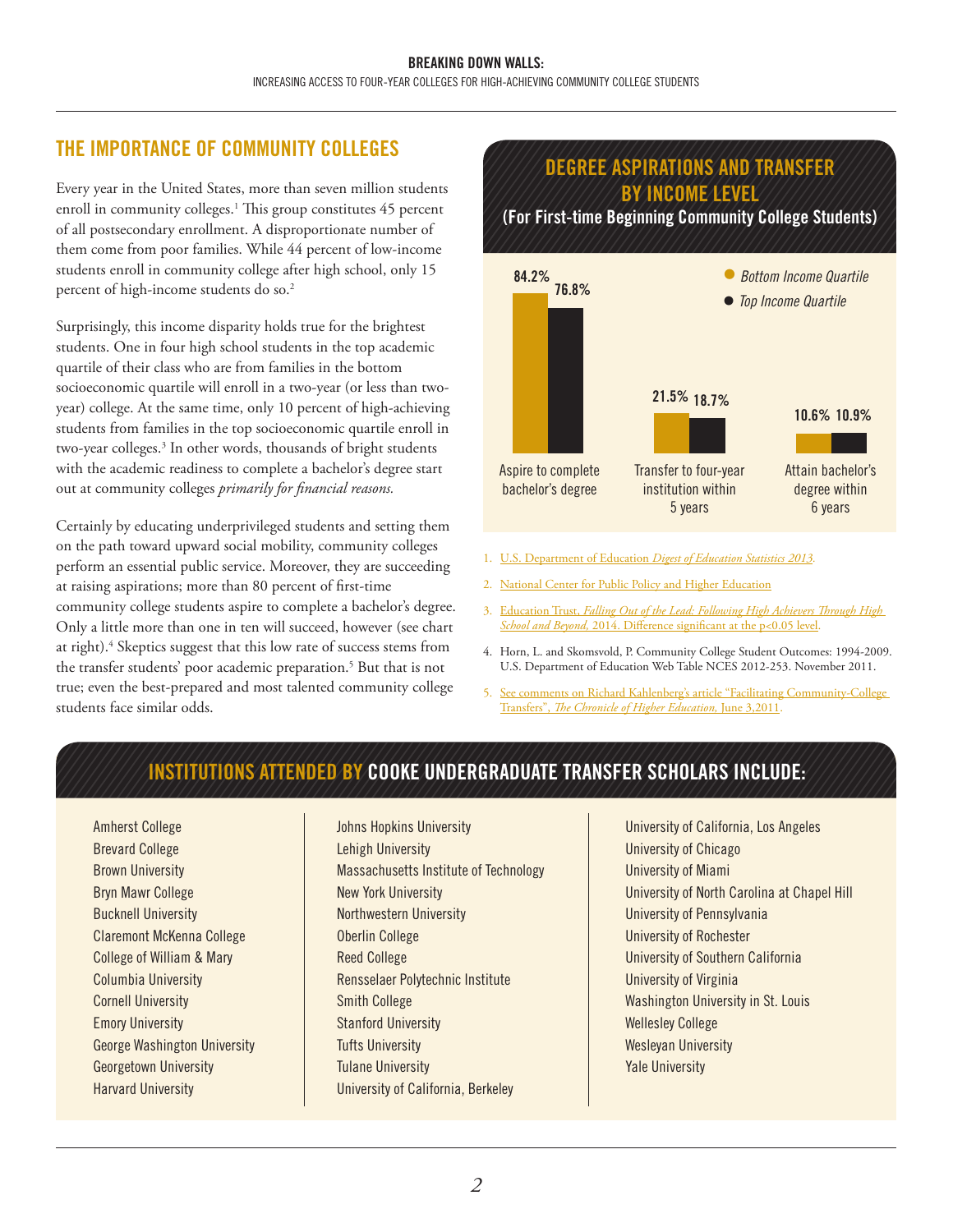Many community college students had distinguished high school academic careers. Fully 35.5 percent had a high school GPA above 3.0, including 11.5 percent above 3.5.6 Yet they face barriers at every level. In addition to the challenges that *all* community college students face in navigating the path from associate to bachelor's degree (inadequate advising, confusing credit transfer policies, murky articulation agreements, limited financial aid), high-achieving community college graduates are hampered by limited transfer slots at the institutions best suited for their academic ability—i.e., selective colleges. In a 2006 study, we found that less than one out of every 1,000 students at the nation's most selective private institutions was a community college transfer. What's more, at that time the trend lines were heading in the wrong direction: the percentage of transfer students at these schools declined from 10.5 percent in 1984 to 5.7 percent in 2002. $^7$  These are the most recent data available. $^8$ 

Our direct experience supporting transfer students gives us no reason to believe that the situation has improved in the years since the 2006 study. Rather, our experience has led us to the conclusion that many four-year institutions have transfer acceptance rates significantly lower than their acceptance rates for high school students, even when these community college students have already excelled academically at the post-secondary level. Princeton University, for instance, has an outright moratorium on transfers, while Harvard admitted just 15 in 2012.<sup>9</sup> (In contrast, Columbia and Cornell actively recruit high-performing community college students.)

The difficulties these students face do not end once they have been admitted. Transfer students often struggle to integrate into their new institution as they adapt to a different instructional style, more demanding coursework, and varying faculty expectations.<sup>10</sup> In addition, their time commitments to family and work can affect their successful academic integration, as they try to balance their personal lives and school work. Data collected by the Jack Kent Cooke Foundation from a sample of high-achieving, lowincome students who transferred to a four-year institution in the fall of 2012 indicate that 92 percent of students found it "challenging" to manage their new academic work load.<sup>11</sup> In addition, 20 percent considered dropping out of school their first year. Yet because of their academic talent and persistence they prevailed; all but one of these students were still enrolled in spring of 2014, on the way to graduation. More telling, 93 percent had a B average or better.

### **COOKE SCHOLARS DEMONSTRATE EXCELLENCE**

The experience of the Cooke Scholars demonstrates that if given support, including grant aid and high-quality, professional advising, students with financial need can attain academic success at the same rate or even better than other students. The scholarship recipients chosen in 2014 had an average community college GPA of 3.98 and 79 percent were the first in their families to attend college. Their median adjusted gross income was \$4,500.<sup>12</sup> It is telling that 88 percent of these scholars matriculated at an institution classified by Barron's as "Most Competitive" or "Highly Competitive;" the students' competitiveness in admissions is undeniable.

Year after year, once enrolled, Cooke Scholars shine. Over the last decade, 76 percent have graduated with a 3.5 GPA or higher. As noted, Cooke Scholars have gone on to graduate programs at the nation's best graduate institutions. They are contributing members of the workforce, including as engineers, artists, physicians, policy analysts, biochemists, software developers, and attorneys. This success story could be expanded if other high-performing community college students received similar financial and counseling support.

### **CHANGING THE WAY WE THINK ABOUT COMMUNITY COLLEGES**

It is anachronistic to think of community colleges as the weaklings of academia. Community college coursework is becoming much more rigorous. More than 160 community colleges now sponsor honors

- 6. Provasnik, S. & Planty, M. (2008) *Community Colleges: Special Supplement to the Condition of Education 2008.* National Center for Education Statistics, U.S. Department of Education.
- 7. [Dowd, A., Bensimon, E.M., Gabbard, G., Singleton, S., Macias, E., Dee,](http://www.jkcf.org/assets/1/7/Threading_the_Needle-Executive_Summary.pdf)  [J., Melguizo, T., Cheslock, J. & Giles, D. \(2006\)](http://www.jkcf.org/assets/1/7/Threading_the_Needle-Executive_Summary.pdf) *Threading the Needle of the American Dream,* [Executive Summary.](http://www.jkcf.org/assets/1/7/Threading_the_Needle-Executive_Summary.pdf)
- 8. While the federal government's Integrated Postsecondary Education Data System does capture transfer students, it does not distinguish between students who transfer from two-year versus four-year institutions.
- 9. Petey E. Mentz (2012). "The Real 1%: Harvard Admits 15 Transfer Students." *[The Harvard Crimson.](http://www.thecrimson.com/article/2012/6/21/transfer-admissions-one-percent/)*
- 10. Townsend, B. K. & Wilson, K. B. (2009). *The academic and social integration of persisting community college transfer students.* Journal of College Student Retention, 10(4), 405-423.
- 11. Schmertz, B. & Carney, J. (2013) *[Making the Leap: Understanding the Successful](http://www.jkcf.org/assets/1/7/Making_the_Leap_Successful_Transfer_of_High_Achieving_Low_Income_Students_(October_2013).pdf)  [Transfer of High-Achieving, Low-Income Community College Students to Four Year](http://www.jkcf.org/assets/1/7/Making_the_Leap_Successful_Transfer_of_High_Achieving_Low_Income_Students_(October_2013).pdf)  Institutions.* [Jack Kent Cooke Foundation. Presented at Association for the Study](http://www.jkcf.org/assets/1/7/Making_the_Leap_Successful_Transfer_of_High_Achieving_Low_Income_Students_(October_2013).pdf)  [of Higher Education annual conference.](http://www.jkcf.org/assets/1/7/Making_the_Leap_Successful_Transfer_of_High_Achieving_Low_Income_Students_(October_2013).pdf)
- 12. Adjusted Gross Income (AGI) is a family's total income minus certain tax deductions. The median AGI is the level that divides the pool of scholars in half (i.e., half have more and half have less than the median AGI).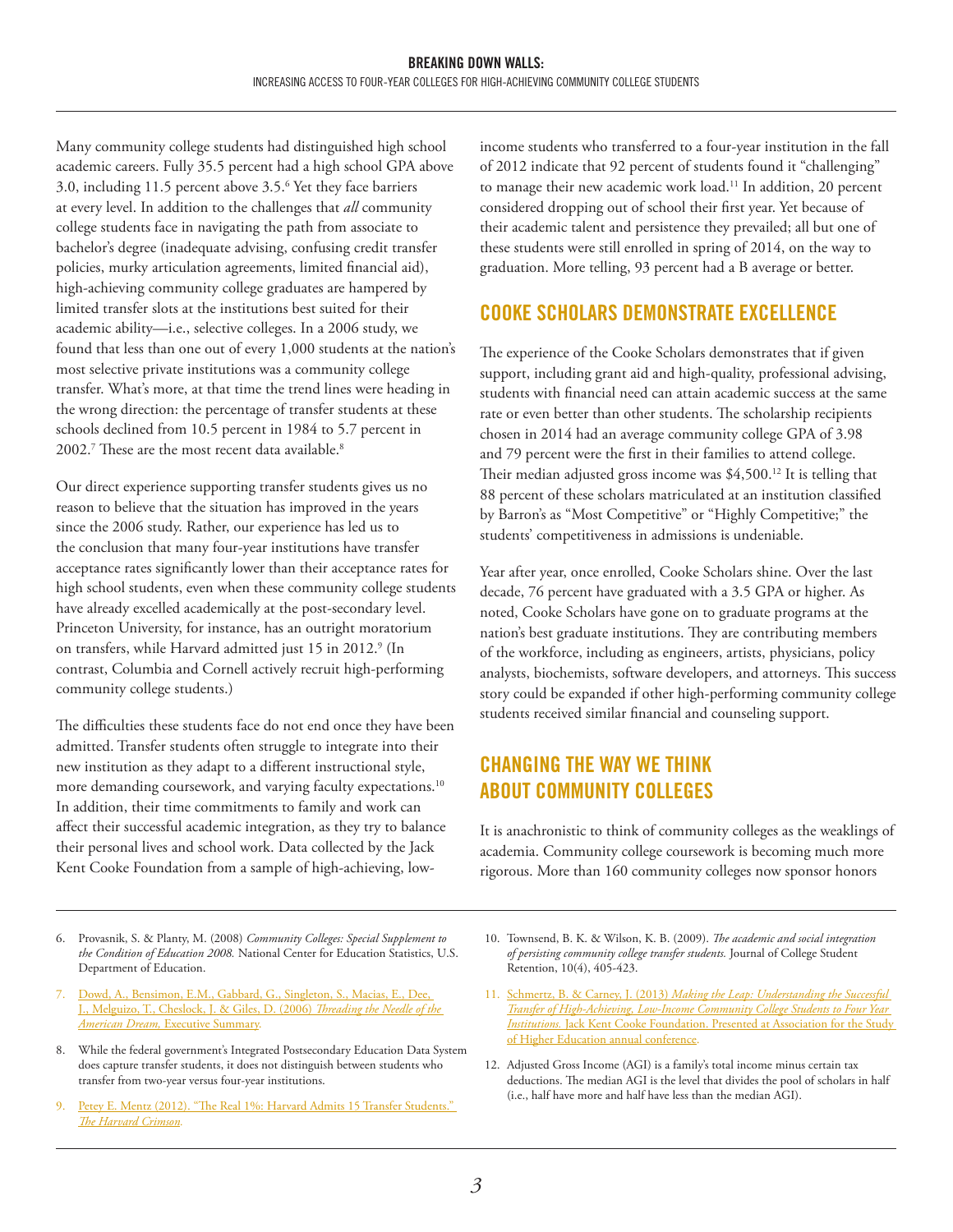programs recognized by the National Collegiate Honors Council.<sup>13</sup> One of the most noteworthy examples of a flourishing community college honors program is the Honors College at Miami Dade College. The school combines rigorous academic standards, a global perspective, the opportunity for leadership experiences, and an experienced faculty; it serves some of the best young minds in Florida. The students earn financial awards, take advantage of oneon-one advising, and enjoy enrichment opportunities. The Honors College even offers a "Bridge to the Baccalaureate" program that provides a pathway to earn a bachelor's degree at the University of Miami.14 Many of the students in this Honors College have gone on to graduate from top colleges and universities nationwide. Over one thousand community colleges also have chapters of Phi Theta Kappa, the international honors society of two-year colleges and academic programs, which inducts 133,000 members annually, typically requiring a 3.5 GPA to qualify.15 In short, there are many strong students who could credibly compete in four-year institutions if they were not walled off.

Both two- and four-year institutions have it within their ambit to address this issue simply by paying more attention to the issues facing transfer students. To enable more high-achieving, low- to moderate-income community college students to transfer to bachelor's degree granting institutions, the Jack Kent Cooke Foundation from 2006 to 2014 partnered with 14 highly selective colleges and universities under the auspices of its Community College Transfer Initiative (CCTI). The results: in just three years, almost 1,100 students matriculated into the eight inaugural CCTI institutions, and they attained a 3.0 combined GPA. Remarkably, a number of faculty members who were critical at the beginning of the program later asked, "Can we get more CCTI students?"16 The CCTI initiative identified a number of steps four-year institutions can take to increase the success of transfer students, including paving the way for change by building institutional support, finding and preparing the right students, and supporting students through to degree completion (see more detailed discussion in box on page 5). Only a few institutions nationally have adopted all of these measures.

### **CONCLUSION**

Results from national studies, including our own, show that upon transferring to a four-year school, community college students do more than just "get by"—they equal or surpass their peers at their new schools. Recent analyses from the National Student Clearinghouse indicate that nationally 60 percent of community college students who manage to transfer earn their bachelor's degree within four years. The highest performing college students do even better: 97 percent of Cooke Scholars earn their bachelor's degree in three years.<sup>17</sup> Since 59 percent of bachelor's degree students graduate within six years, transfer students are completing their four-year degrees actually at a *higher rate* than students who came straight out of high school.<sup>18</sup> The recent research and the experience of the Cooke Scholars makes it simply undeniable that community college transfer students are just as competent as students who begin their studies at a four-year college, and maybe more so.

In sum, the structural barriers to transferring are problematic on two levels. At a minimum, four-year colleges that do not recruit high-performing transfers are missing an important pool of potential applicants. Certainly, the success of the Cooke Scholars suggests that able candidates exist and that, given a chance, they will do very well. On an individual level, the walls that have kept high-performing students who are potential transfer students from fulfilling their potential are grossly unfair. A gifted student who is denied an education commensurate with her abilities will not make as large a contribution to the common good, to their families or to their own personal success. We do ourselves a disservice as a society to deny these gifted students the opportunity to fulfill their potential simply in virtue of their having begun their academic careers at a two-year institution. The message for both colleges and education policy makers is clear: where a student began her studies should not ineluctably determine her entire academic career or her life chances.

15. [Phi Theta Kappa](www.ptk.org)

- [17.](http://www.jkcf.org/assets/1/7/promise_of_the_transfer_pathway.pdf) Shapiro, D. & Dundar, A. (2013) *Baccalaureate Attainment: A National View of the Postsecondary Outcomes of Students Who Transfer from Two-Year to Four-Year Institutions.* National Student Clearinghouse Research Center.
- 18. [U.S. Department of Education, National Center for Education Statistics.](http://nces.ed.gov/fastfacts/display.asp?id=40)  [\(2014\). The Condition of Education 2014 \(NCES 2014-083\)](http://nces.ed.gov/fastfacts/display.asp?id=40)

<sup>13.</sup> [National Collegiate Honors Council](http://nchchonors.org/members-area/member-institutions-4/)

<sup>14.</sup> [Miami Dade College](https://www.mdc.edu/honorscollege/about.aspx)

<sup>16.</sup> [Jack Kent Cooke Foundation \(2014\)](http://www.jkcf.org/assets/1/7/JKCF_CCTI_Summary_for_Web.pdf) *Partnerships that Promote Success: [Lessons and findings from the evaluation of the Jack Kent Cooke Foundation's](http://www.jkcf.org/assets/1/7/JKCF_CCTI_Summary_for_Web.pdf)  [Community College Transfer Initiative.](http://www.jkcf.org/assets/1/7/JKCF_CCTI_Summary_for_Web.pdf)*